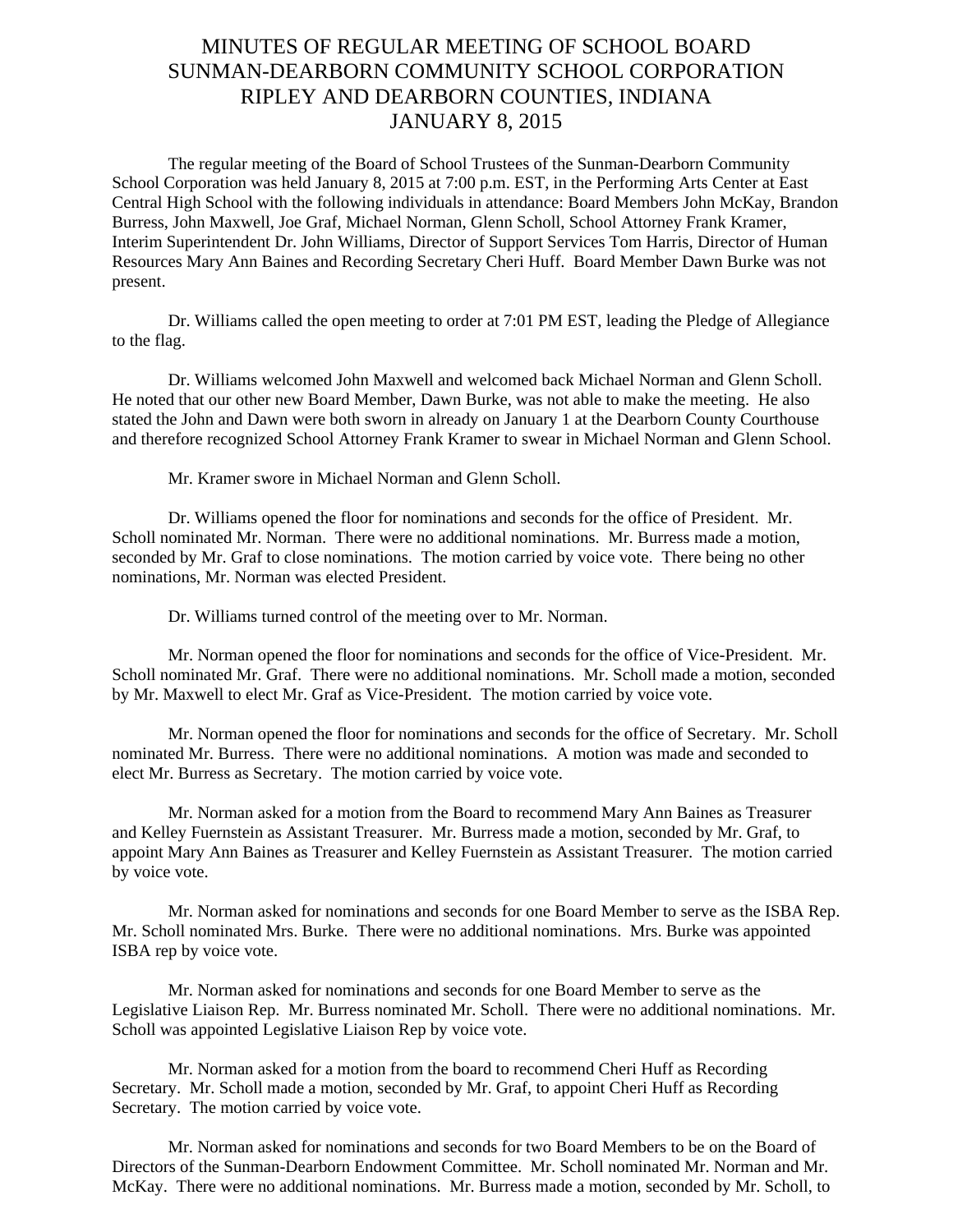appoint Mr. Norman and Mr. McKay to the Board of Directors of the Sunman-Dearborn Endowment Committee. The motion carried by voice vote.

 Mr. Norman asked for nominations and seconds for three Board Members to be on the Corporation Negotiation Team. Mr. Scholl nominated himself, Mr. Burress, and Mr. McKay. There were no additional nominations. Mr. Burress made a motion, seconded by Mr. Graf, to appoint Mr. School, Mr. Burress, and Mr. McKay to the Corporation Negotiation Team. The motion carried by voice vote.

 Mr. Norman asked for nominations and seconds for two Board Members to be on the Finance Committee. Mr. Scholl nominated Mr. Norman and Mr. Burress. There were no additional nominations. Mr. Norman and Mr. Burress were appointed to the Finance Committee by voice vote.

 Dr. Williams recommended that the Board approve the Board meeting dates for 2015 as the second Thursday of each month with the exception of May which will be the third Thursday of the month. Mr. Burress made a motion, seconded by Mr. Graf, to approve the Board meeting dates for 2015. The motion carried by voice vote.

 Mr. Norman asked for a motion to approve the Board compensation for the calendar year 2015 as submitted in the Board packet. Mr. Scholl made a motion, seconded by Mr. Graf, to approve the Board compensation. Dr. Williams noted that this remains the same as calendar year 2014. The motion carried by voice vote.

 Dr. Williams did a short presentation on Special Education and our membership in the Ripley, Ohio, and Dearborn County (ROD) Special Education Co-operative.

Mr. Norman read the items on consent agenda*.* 

- 6.1 Approval of Minutes for the Regular Board Meeting on December 11, 2014
- 6.2 Approval of claims for payment (122816 123000)
- 6.3 Approval of personnel report

| <b>Request for Medical Leave</b> |                                                 |                       |
|----------------------------------|-------------------------------------------------|-----------------------|
| Name                             | <b>Building &amp; Assignment</b>                | <b>Effective Date</b> |
|                                  | EC/Staff member (extension)                     | $12/18/14 - 01/27/15$ |
|                                  | MS/Staff member (extension)                     | $01/01/15 - 03/30/15$ |
|                                  | EC/Staff member                                 | $11/24/14 - 06/01/15$ |
|                                  | SE/Staff member                                 | $01/22/15 - 02/23/15$ |
|                                  | <b>Recommendation for Employment</b>            |                       |
| Name                             | Building & Assignment                           |                       |
| Celia Tucker                     | EC/Long Term Substitute Teacher                 |                       |
| Katherine McIntyre               | MS/Long Term Substitute Instructional Assistant |                       |
| Evan Grossman                    | MS/Long Term Substitute Teacher                 |                       |
| Robin Harsh                      | EC/Long Term Substitute Instructional Assistant |                       |
| Mary Ann Baines                  | Director of Financial Operations/Treasurer      |                       |
| <b>Tiffany Griffin</b>           | Title I after school Tutoring Instructor        |                       |
| Jeanie Walters                   | Title I after school Tutoring Instructor        |                       |
|                                  | <b>Accept Letters of Retirement</b>             |                       |
| Name                             | Building & Assignment                           | <b>Effective Date</b> |
| Jan Scudder                      | <b>Special Transportation Bus Driver</b>        | 12/16/2014            |
| Rhonda Posey                     | ND/Instructional Assistant                      | 02/27/2015            |
|                                  | <b>Accept Letters of Resignation</b>            |                       |
| Name                             | Building & Assignment                           | <b>Effective Date</b> |
| Catrina Trenkamp                 | EC/Nurse                                        | 01/09/2015            |
| Pamela DeLisle                   | <b>EC/Long Term Substitute</b>                  | 01/09/2015            |
| Mary Ann Baines                  | Director of Human Resources                     | 01/09/2015            |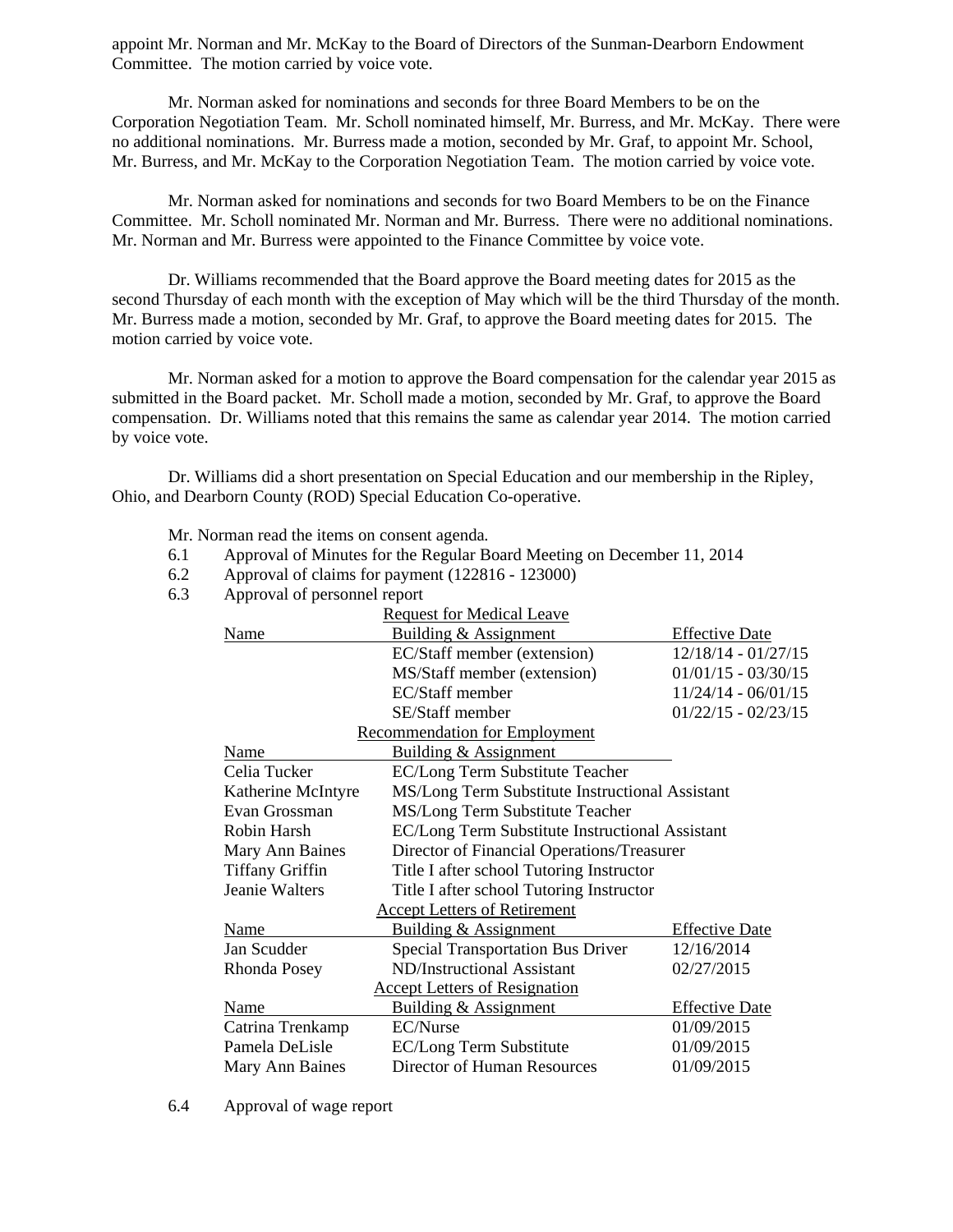Mr. Norman asked if the Board would like any items broken out individually.

Dr. Williams recommended that the Board approve with one motion and one vote, consent agenda items 6.1 through and including 6.4 as presented.

Mr. Scholl made a motion, seconded by Mr. Graf, to approve consent agenda items 6.1 through and including 6.4. The motion carried by voice vote.

Mr. Norman moved to Action Items.

Mrs. Baines explained to the Board the annual conflict of interest statements that were included in their packets and recommended that the Board approve them along with the additional statement that was just presented to them at this meeting.

 Mr. Graf made a motion, seconded by Mr. Burress, to approve the conflict of interest statements included in their packet and the additional statement that was given to them tonight. The motion carried by voice vote.

Dr. Williams explained that two years ago the state of Indiana set aside \$30 million dollars for corporations to give teachers as an incentive based on performance. He stated that our portion from the state was approximately \$175k dollars which gives each eligible teacher \$648.63. He recommended that the Board approve the MOU, signed by Brenda Osman (S-DEA President) and himself, for the Performance Based Incentive money.

Mr. Scholl made a motion, seconded by Mr. Graf to approve the MOU. Mr. Norman asked if this will be given every year. Dr. Williams answered that he thinks we can count on it next year, but the amount might not be the same. The motion carried by voice vote.

Dr. Williams stated that in an effort to deal with the financial situation and to help prevent going through a reduction in force, he is recommending that Board approve the Retirement Incentive Package MOU which includes a one-time \$10,000 deposit into the teacher's VALIC account for the first thirty (30) teachers who qualify for both state retirement and Sunman-Dearborn retirement.

Mr. Maxwell made a motion, seconded by Mr. Burress, to approve the Retirement Incentive Package MOU. The motion carried by voice vote.

Mr. Norman reminded the Board that the extension of bus contracts was tabled from the December Board meeting. Mr. Scholl made a motion, seconded by Mr. Burress, to bring the approval of extension of bus contracts off the table. The motion carried by voice vote.

Mr. Harris recommended that the Board approve a two (2) year extension of the bus contracts with the parameters of a six (6) year contract when bidding takes place in 2017 and grandfathering '03 and '04 buses.

Mr. Scholl made a motion, seconded by Mr. Maxwell, to approve the two (2) year extension with the parameters. Mr. Norman abstained from the vote. The motion passed 5-0 with Mr. Norman abstaining.

Mrs. Baines reviewed the Financial Report for December and the  $4<sup>th</sup>$  quarter 2014 noting that the original projection for the end of the year was approximately \$310,000 but we ended with \$510,419. She added that we will be saving about \$33,000 with the renewal of our auto, commercial liability, and workers compensation insurance on January 1.

 Mr. Norman asked for public comments and read the rules for public participation. There were no comments.

Mr. Norman asked for S-DEA comments. There were no comments.